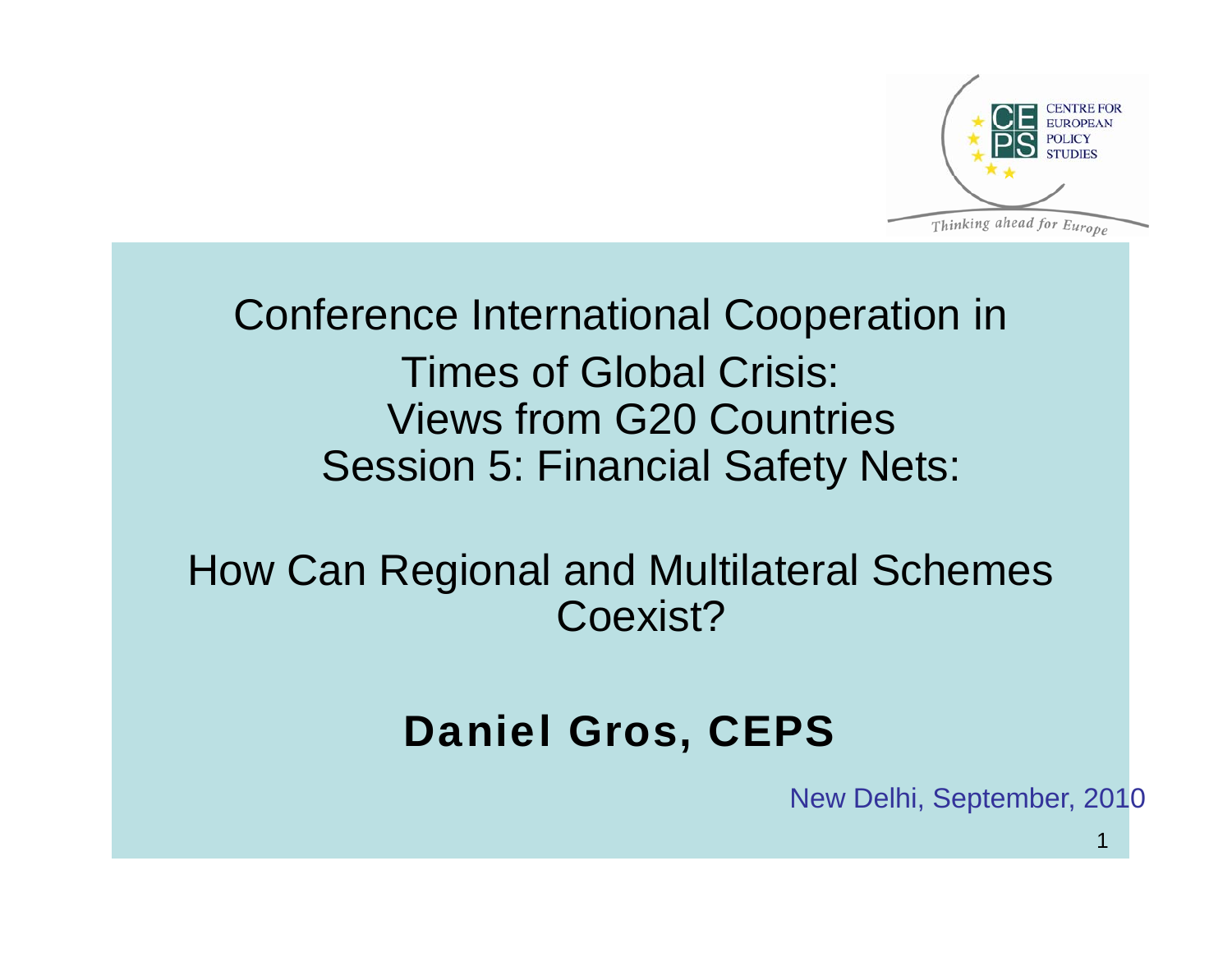## **Structure**



- 1) Need for EMF to pre-empt the end game
- 2) EMF versus IMF?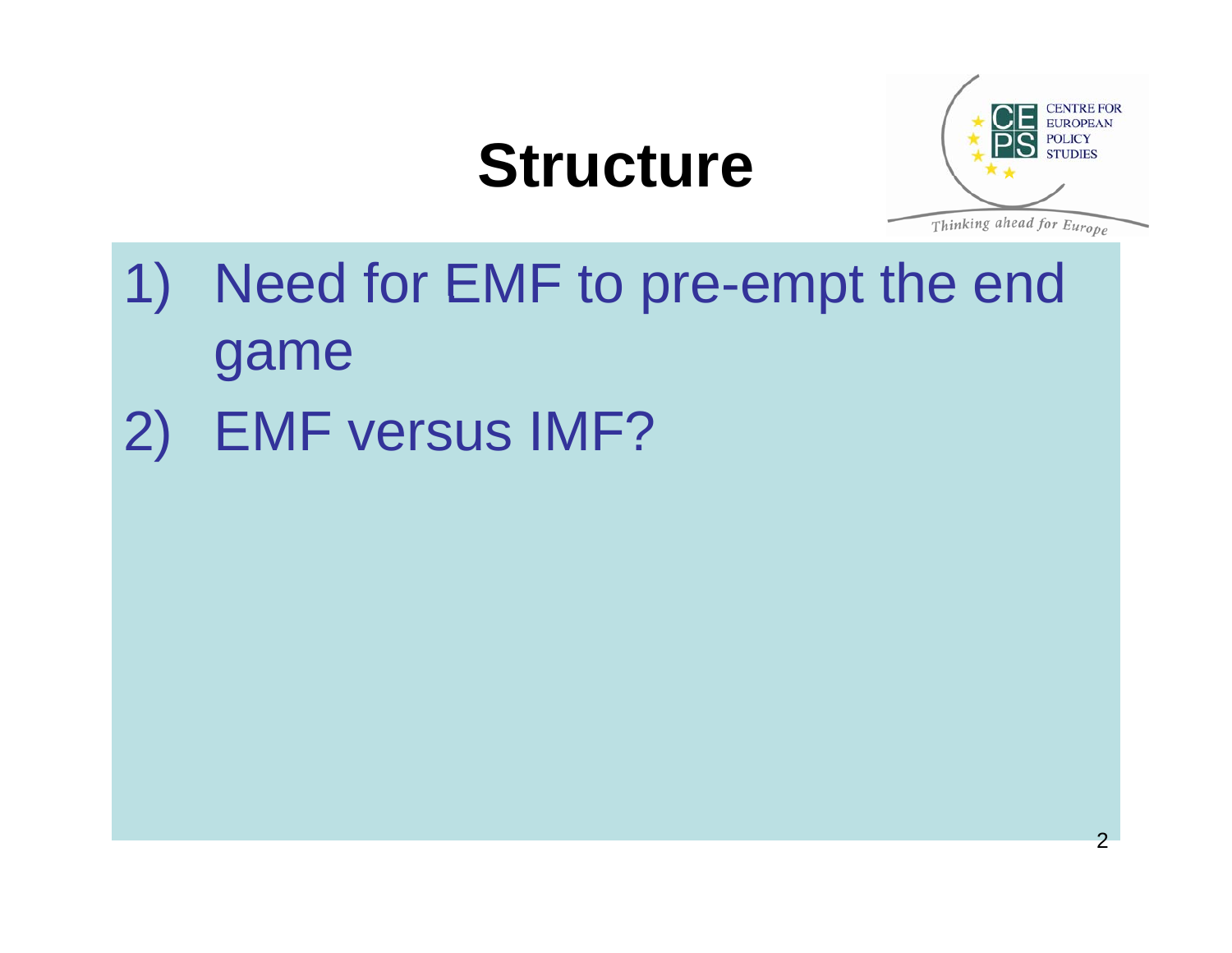#### **European Monetary (Stability) Fund: key goals** Thinking ahead for Europe

- 1) Pre-empt the end game: **Recognize sovereign default as a possibility**
- 2) Limit moral hazard of debtors and creditors by **charging the former for excessive deficits and debt**  and **imposing haircuts on the latter for imprudent lending**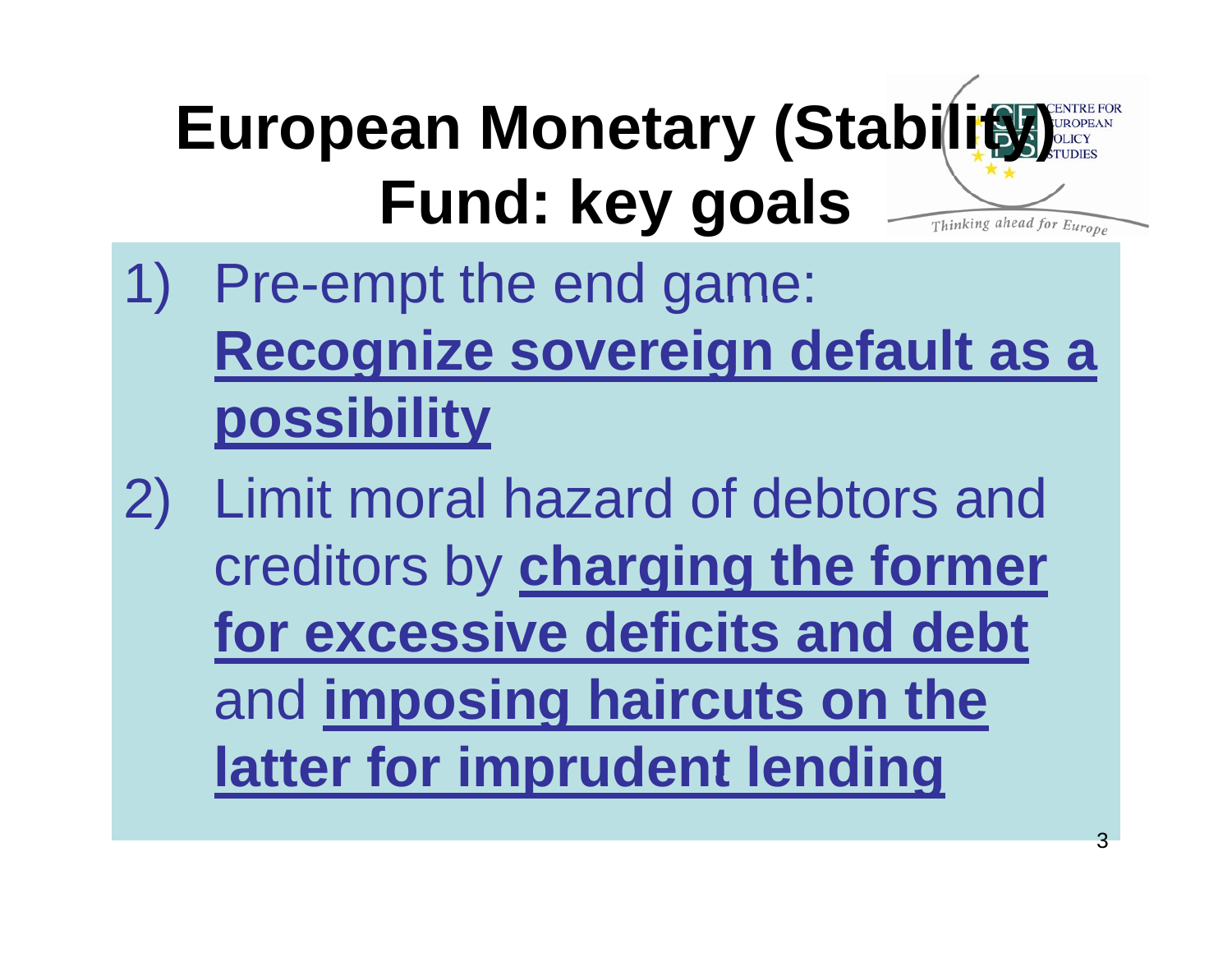# **EMF: Key principles**



- Allow soverei gn default at minimal cost in terms of systemic stability and public expense.
- EMF puts floor under market price of debt in default through guarantees and/or debt exchange.
- Haircuts: nominal value of debt after haircut  $=$ 60% of GDP (of defaulting country).
- GDP warrants align interests of creditors debtors.
- EMF sole/principal creditor of defaulting country (directly through exchange or indirectly through guarantee) => leverage of EU framework.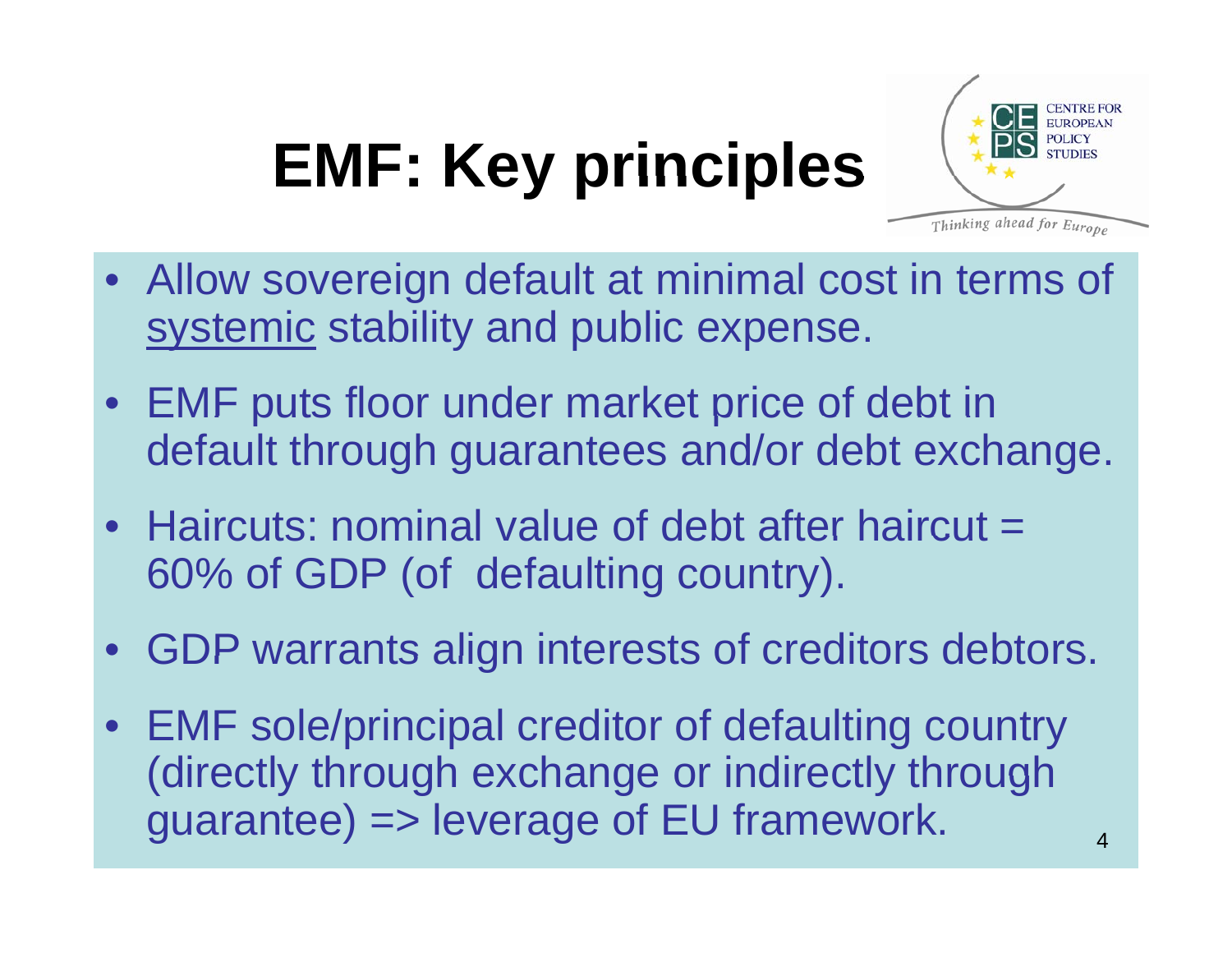#### **Preparing for the worst case debt exchange** Thinking ahead for Europe

- If adjustment (program) is unsuccessful EMF becomes the sole creditor of the insolvent country through (mandatory) debt exchange.
- EMF imposes further conditionality (limits on new borrowing) of the insolvent country so as to assure that the country can repay the EMF.
- $\bullet$  Breach of the conditions and/or default on EMF means breach of EU Treaty obligations => leaving **€** and ultimately (benefits of) EU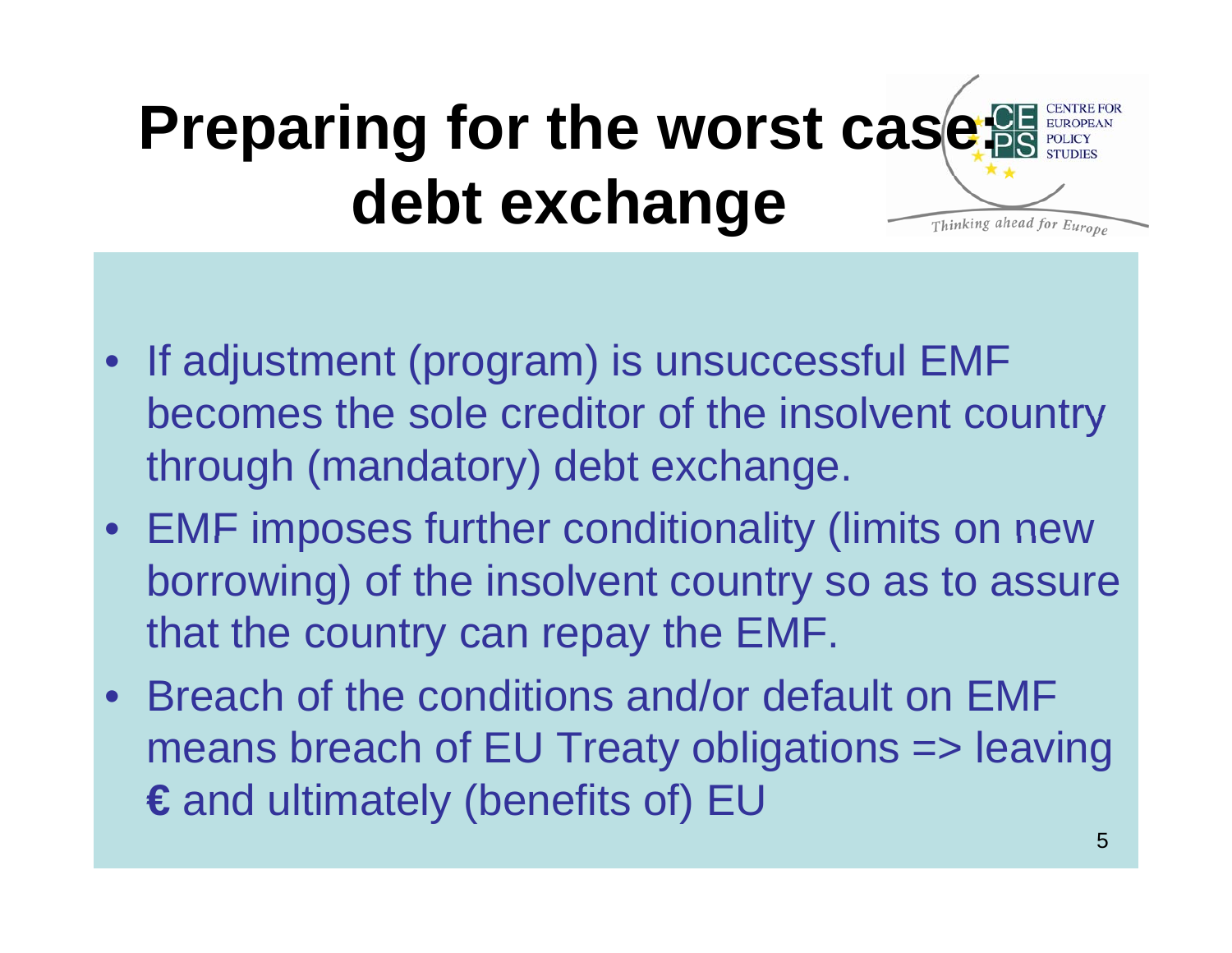

- $\bullet$ Longer-term loss of access to capital market
- Reduced access for the national banking sector to ECB funds as government bonds no longer eligible as collateral for normal policy.
- Loss of political sovereignty.
- Threat of exit from EMU and EU.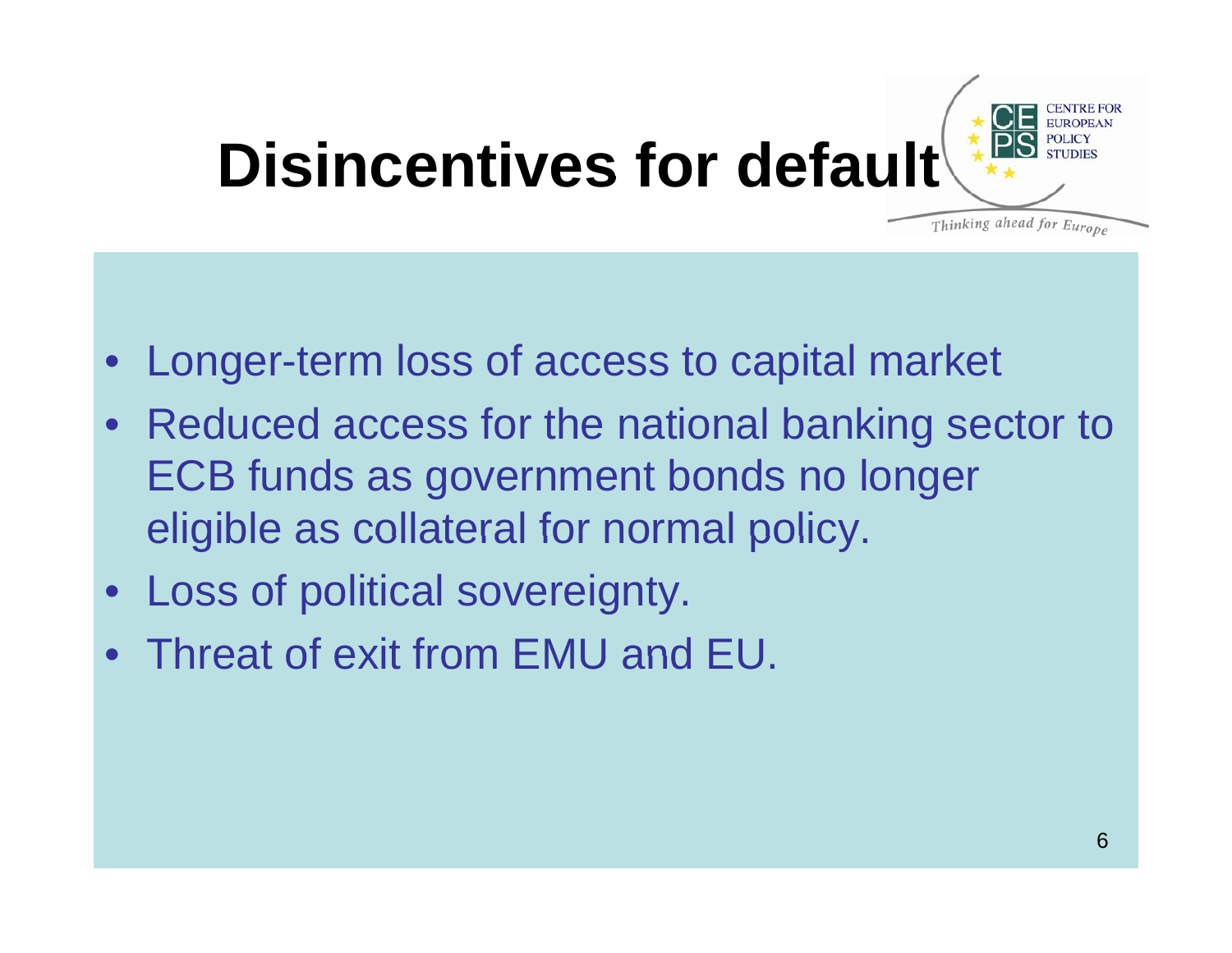## **EMF <sup>=</sup> EFSF <sup>+</sup> ECB?**



- EFSF now exists, but only for sovereign default prevention.
- ECB is engaged in "debt exchange" in "dysfunctional" bond markets.
- redeployment of 440 billion Fund would be more than enough for a start-up funding of the EMF and take the ECB out of the business of lender of last resort to EMU sovereigns.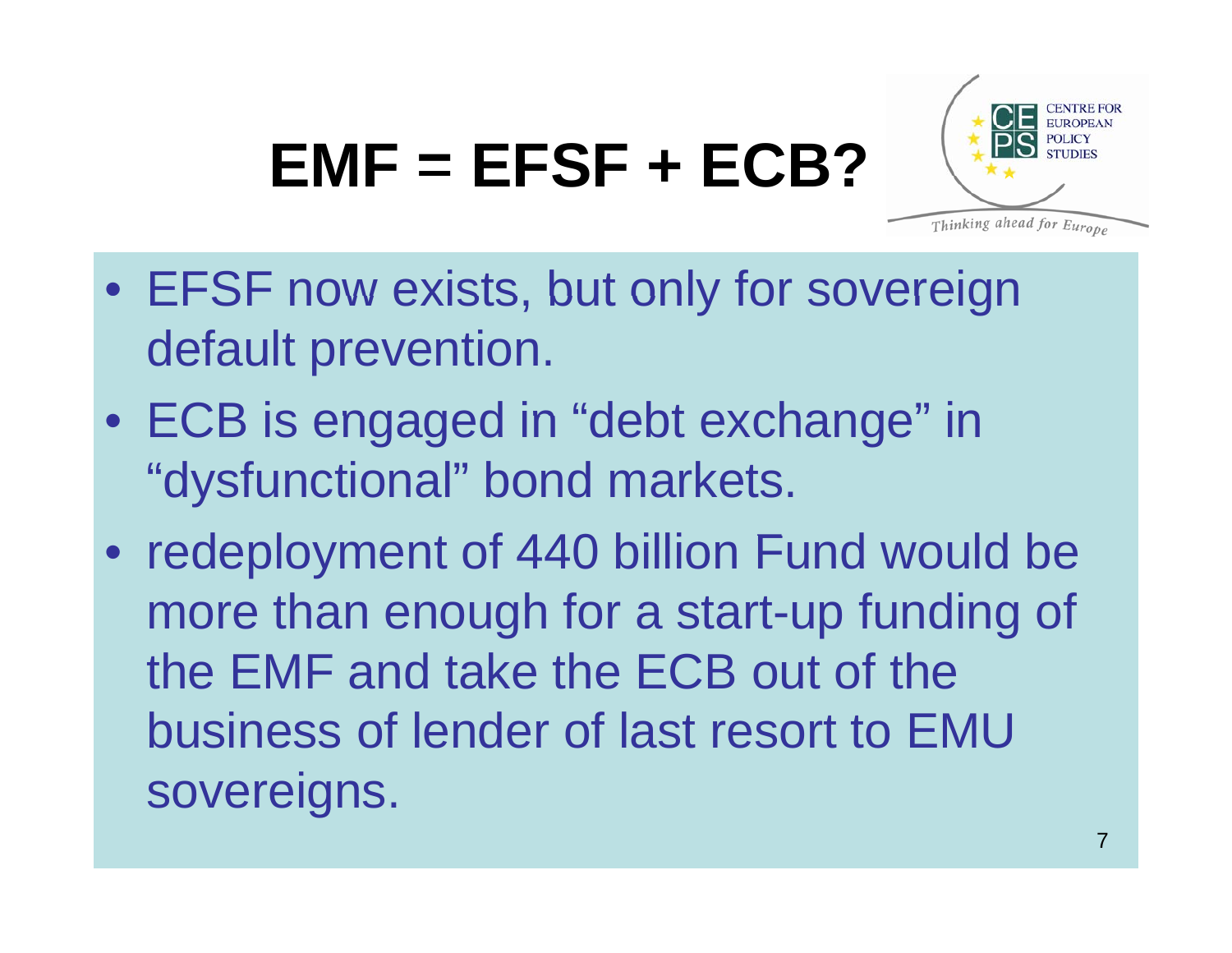# **EMF funding in future = automatic 'sanctions'**



- $\bullet\,$  Extra levy on countries that breach Maastricht criteria :
	- $-$ X % of excess debt defined as actual debt (%GDP) – 60%; X > 1?

 $-$  Y  $\%$  of excess deficit defined as actual deficit (%GDP) – 3%; Y < 1?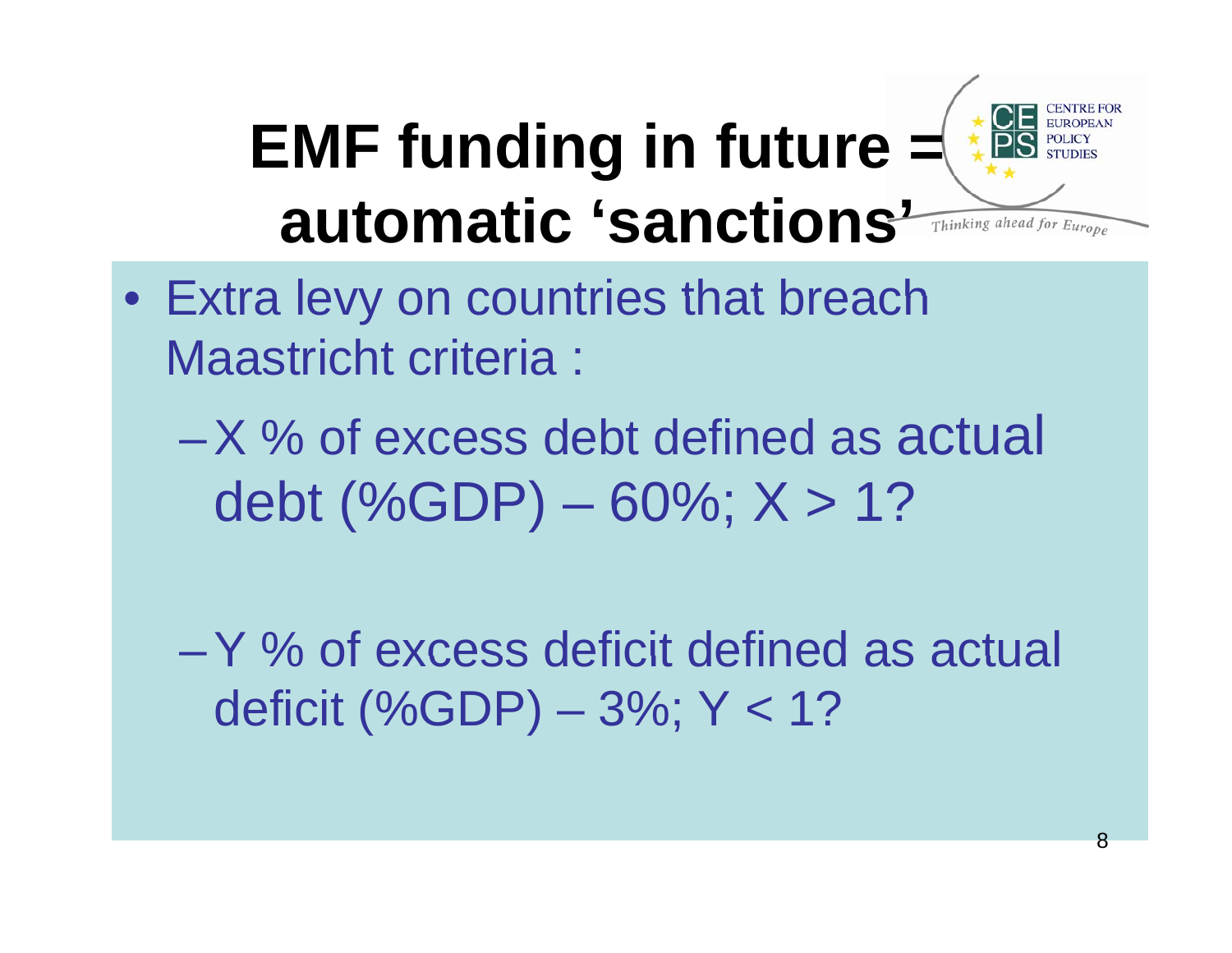## **Professional staff and independence**



- Commission/Euro Group failed to present a proper adjustment programme.
- Staff of EMF would be independent and make assessment free of political imperatives.
- New institution or special, shielded, part of Commission?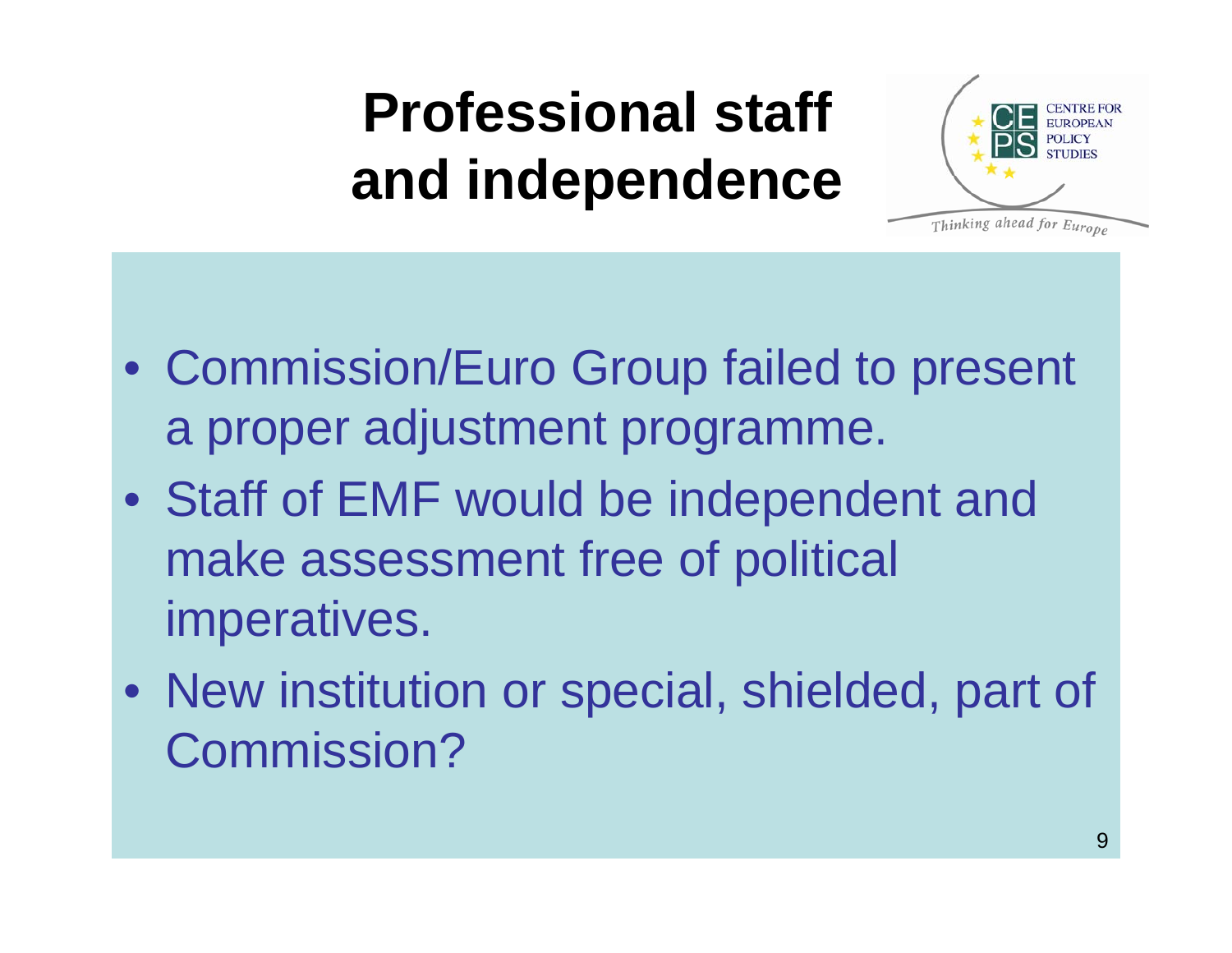### **EMF versus IMF**



- Failures of the pre-WWII Gold Standard led to the IMF. Analogue is EMU crisis leading (hopefully) to EMF.
- "Virtual EMF management" could be carved out of European Department of IMF (maybe transferred to Europe?).
- Incentive for unified euro area representation within IMF?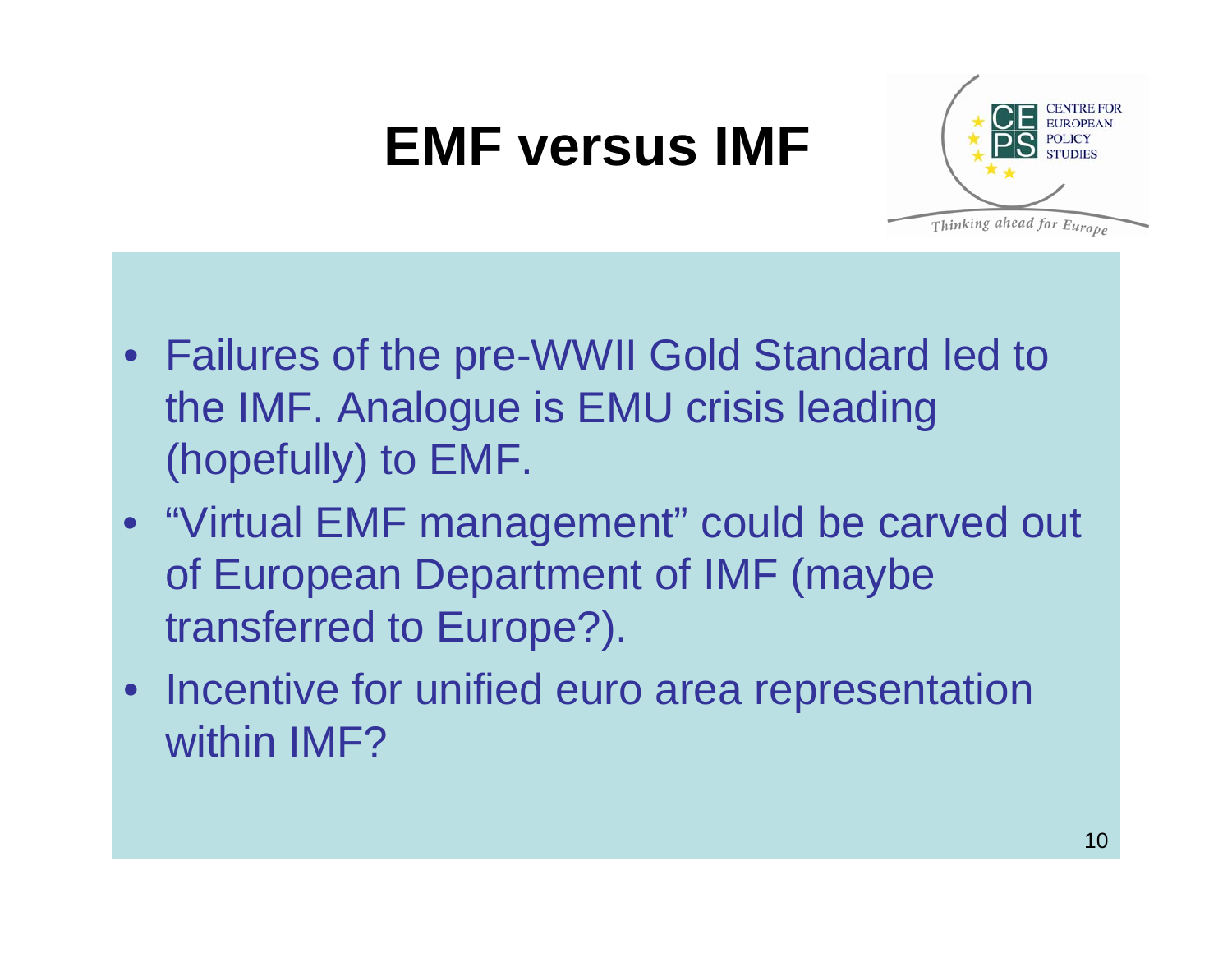

- Clearly need systemic solution to this sort of crisis also in long-run perspective (Euro Area 28 members, many small with untested political systems).
- Merely strengthening Stability and Growth Pact useless.
- Policy should not only aim at preventing failure, but also at preparing for it.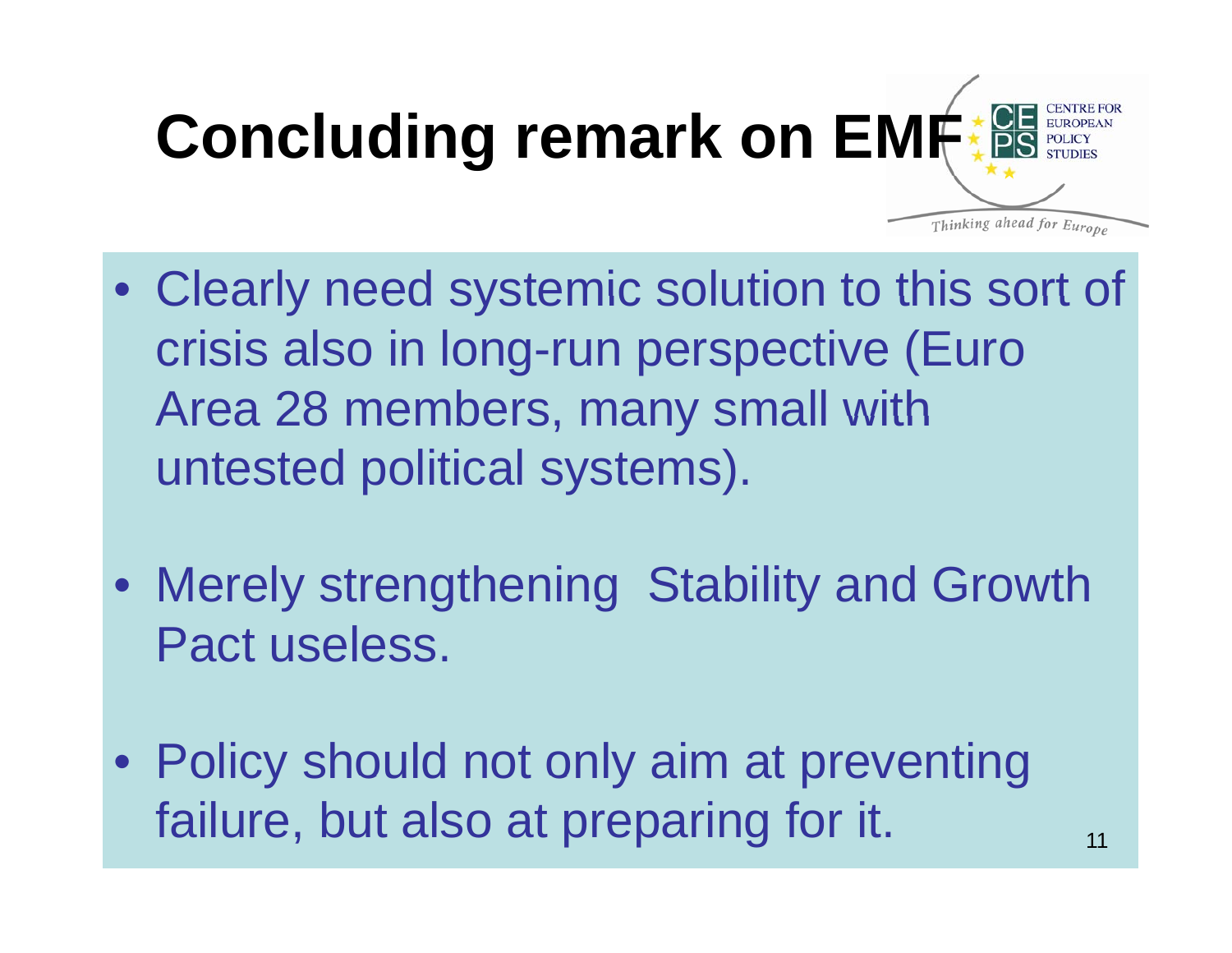#### Global financial safety net(\$) **BE EUROPEAN as a pyramid** Thinking ahead for Europe